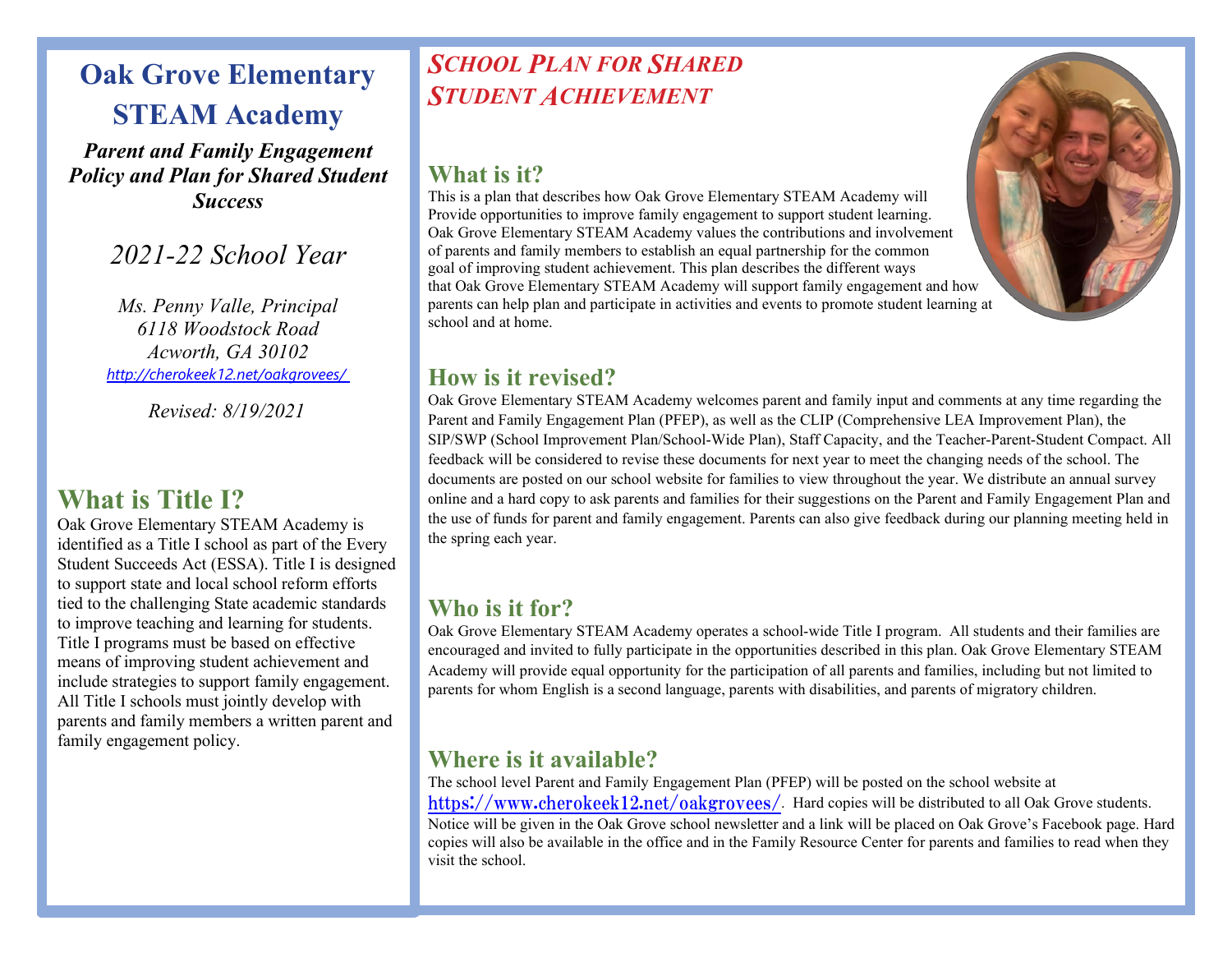#### *2021-22 District Goals*

Decrease the number of students scoring at level 1 and/or 2 by 3% on the Georgia Milestones ELA Science, and Social Studies EOG/EOC assessment by the end of 2021-22 school year.

### *2021-22 School Goals*

Increase student achievement in ELA Content Mastery (levels 2, 3, and 4) on the Georgia Milestones Assessments for grades 3. 4 and 5 by 2% each year for the next three years (from 59% to 61% to 63% to 65%, starting with the  $2021 - 22$  school year).

Increase student achievement in Math Content Mastery (levels 2, 3, and 4) on the Georgia Milestones Assessments for grades 3, 4, and 5 by 2% each year for the next three years (from 73% to 77% to 79% to 81%, starting with the 2021 – 22 school year).



## *SCHOOL-PARENT COMPACTS*

As part of this plan, Oak Grove Elementary STEAM Academy and our families will jointly develop a Teacher-Parent-Student compact, which is an agreement that parents, teachers, and students will develop that explains how parents and teachers will work together to make sure all our students reach grade-level standards. The compacts will be reviewed and updated annually based on feedback from parents, students, and teachers. Parents will review the compact at the spring Title I planning meeting, the School Council will review the compact at their regular May meeting, and parents and families will be invited to provide feedback at any time during the school year.

# **Let's Get Together!**

 Oak Grove Elementary STEAM Academy will host the following events to build the capacity for strong parent and family engagement and to support a partnership among the school, parents, families, and the community, to improve student academic achievement:

#### • *Meet & Greet –July 29, 2021*

Come meet your child's teacher and learn about the many ways Oak Grove ES communicates to parents, tour Parent Resource Room, and get Canvas Training.

• *Title I Annual Meeting and Volunteer Training - August 23,2021 9:00 AM via TEAMS*

We invite you to learn more about our Title I program including Federal funds for your child, our parent/and family engagement plan, the school wide plan, teacher-parent-student compact, and parents' rights. We will also provide training for volunteers. We want you involved!

- *Virtual Curriculum Night– August 31, 7:00 PM* Learn what your child will learn this school year and the many available resources.
- *Student-led Conferences – August 31, 2021, January 10, 2022, and May 17, 2022* Your student(s) will share their academic progress from the beginning to the end of the year with you.
- *ESOL and Family Evening – Thursday, October 7, 2021 at 6 PM* Learn about ways you can support your student's learning at home. Also, learn about the ESOL program and your child's progress as an English Language Learner and Copyright Piracy. We will enjoy special presentation by some of our students.
- *Literacy Night – March 1, 2022 at 6 PM* Learn ways you can support your student's learning and reading at home.
- *Family STEAM Night – February 10, 2022 at 6 PM* Parents and family members will enjoy hands-on activities together*.*
- *Kindergarten Transition Parent Meeting – Spring 2022* Learn everything you need to know to have a smooth transition into Kindergarten
- *6th Grade Transition Meeting for 5th Grade Parents – Spring 2022* Learn everything you need to know to have a smooth transition to E.T. Booth Middle School.
- *Student Art Sale – May 3, 2022 at 6 PM* Parents and family members will enjoy seeing their student-created and framed artwork.
- *Title I Document Revision Meeting – May 17, 2022* We will review and discuss with the principal and staff regarding the schoolwide plan, parent and family engagement plan, school-parent compacts, Staff Capacity, and the family engagement budget.

*Additional trainings will be offered at various times throughout the year based off parent, student, and school needs.*

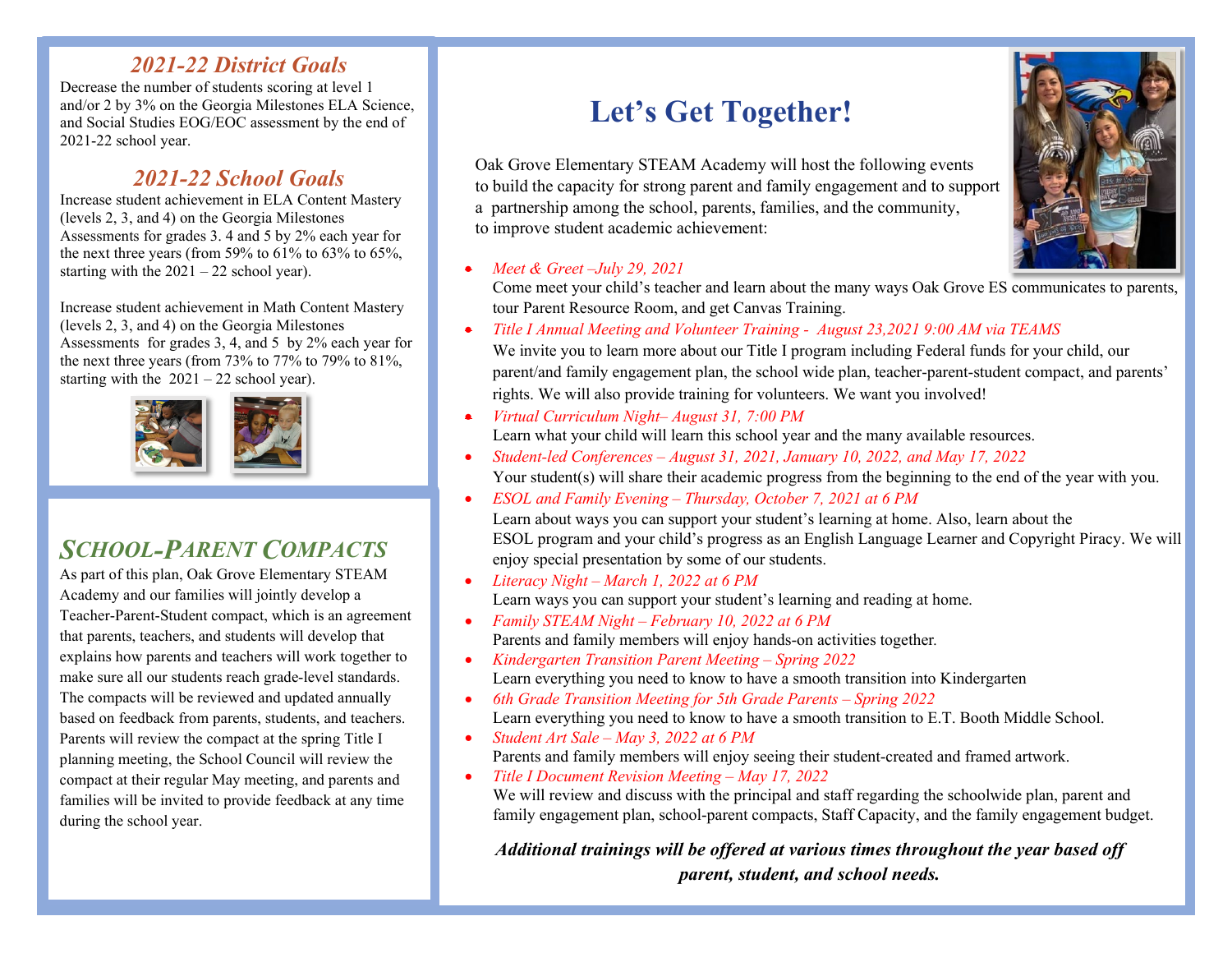#### **Family Resource Center**

 your child. Computers are available for parents to Visit the Family Resource Center to get books, study materials and activities to use at home with explore Canvas, educational resources, etc.

> Monday – Friday, by appointment only Email [Ana.Mirsajedin@cherokeek12.net](mailto:Ana.Mirsajedin@cherokeek12.net)

#### *PARENT AND FAMILY ENGAGEMENT*

Oak Grove Elementary believes that parent and family engagement means the participation of parents and families in regular, two-way, meaningful communication involving student academic learning and other school activities, including ensuring –

- That parents and families play an integral role in assisting their child's learning.
- That parents and families are encouraged to be actively involved in their child's education at school; and
- That parents and families are full partners in their child's education and are included, as appropriate, in decision-making and on advisory committees to assist in the education of their child.

Oak Grove Elementary is committed to helping our parents and families attend the activities listed in this plan. If you need assistance, please contact

Ana Mirsajedin, Parent Engagement Facilitator, Penny Valle, Principal, or Ashley Polito, Assistant Principal 770-721-8550, or email us at [Ashley.polito@cherokeek12.net](mailto:Ashley.polito@cherokeek12.net)

## **Oak Grove Elementary STEAM Academy is Branching Out!**

Oak Grove Elementary will take the following measures to promote and support parents and families as an important foundation of the school to strengthen the school and reach our school goals.

We will –

- $\checkmark$  Communicate with all families and the community on a regular basis regarding schoolwide events and activities, through school and classroom newsletters, flyers, school website and Facebook page, and signage on campus.
- $\checkmark$  Host an annual Title I meeting to allow all parents and families to learn more about Title I
- $\checkmark$  Share information in English and Spanish at Curriculum Night meetings in August, at parent and family events and workshops, at parent-teacher conferences, and on our school website to help parents and families understand the school's academic standards and assessments as well as the ways parents and families can monitor their child's progress and work with educators.
- $\checkmark$  Provide necessary materials for parents and families at conferences, meetings, and school events to help parents and families work with their child to improve achievement.
- $\checkmark$  Conduct staff development on parent and family engagement practices and effective strategies for staff to communicate and build partnerships with parents and families.
- $\checkmark$  Provide information for parents and families on individual student assessment results and the interpretation of those results with report cards and at parent-teacher conferences.
- $\checkmark$  Partner with early education programs to invite families and preschool children to take a tour and share school information about parent and family engagement activities that will help prepare parents and their children for kindergarten and improve school transition.
- $\checkmark$  Ensure that information related to school and parent programs, meetings, and other activities are published in both English and Spanish, posted on the school website and included in the monthly school newsletter for all parents and families.



- Collaborate with community leaders and business groups to increase participation and awareness of the school family engagement plan and activities.
- Listen and respond to requests for additional support for parent and family engagement activities.